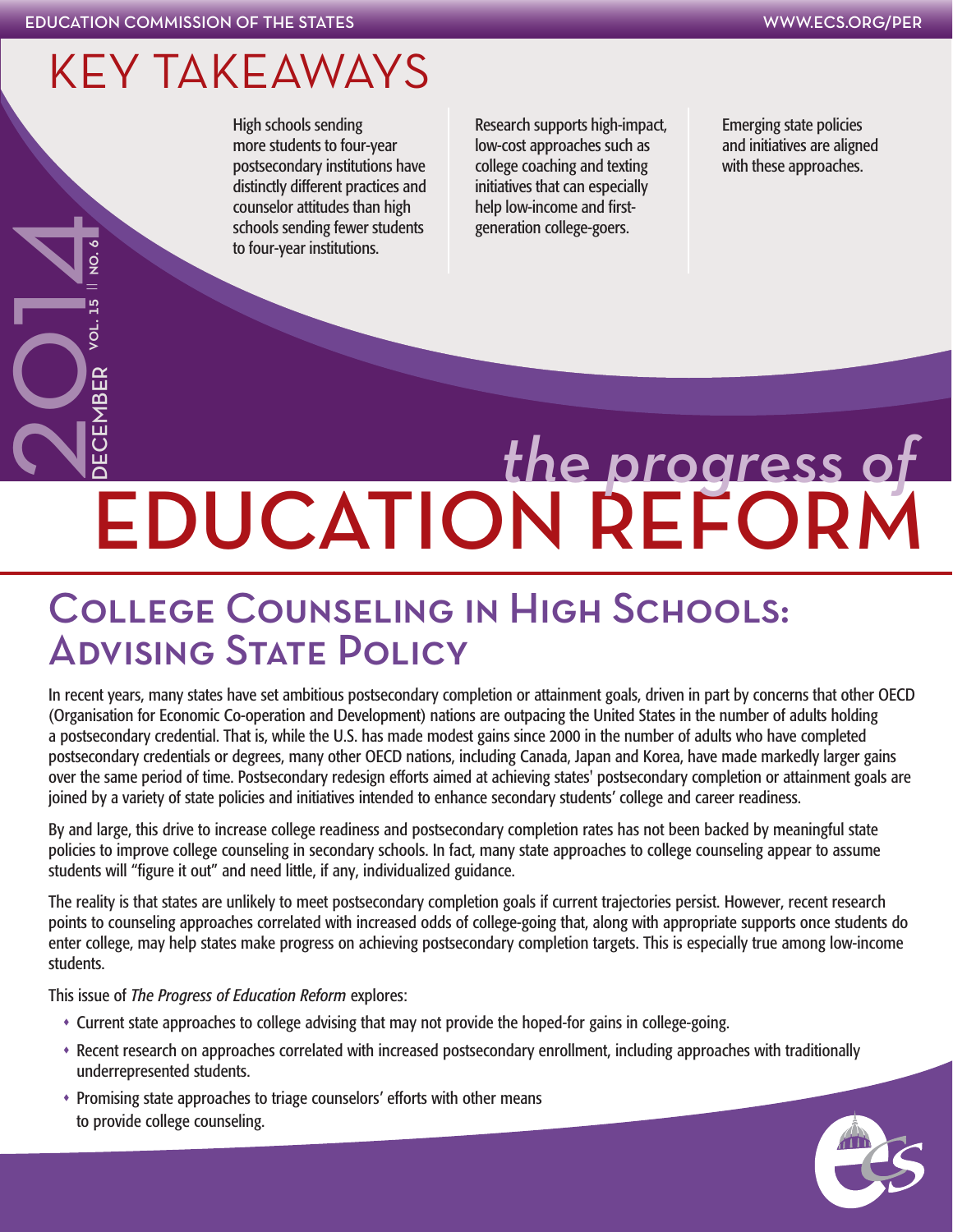#### CURRENT STATE APPROACHES: 'BUILD IT, AND THEY WILL COME'

Some states' current approaches to college counseling appear to follow the "build it, and they will come" advice from the film *Field of Dreams*. The following section identifies a few of these approaches and their potential shortcomings.

*Online Tools:* Many states have developed web portals to allow students and their families to navigate postsecondary degree options, tuition and other college costs, and other information. However:

- It is unclear whether states have established effective public awareness campaigns to inform students and parents of the availability of these resources.
- Counselors and other school staff may not be aware of the existence of these tools or may use other resources. A 2010 study conducted for the Florida legislature on use of the Florida Academic Counseling and Tracking for Students (FACTS) online tools found that while 85 percent of counselors had used FACTS to help students in some way, of the counselors who were not using FACTS, 73 percent "used another system to advise students, 22 percent reported they were not aware of FACTS, and 5 percent reported they did not like it."1
- Online tools presuppose Internet access outside the school day. While smartphones and other Internet-connected devices may seem ubiquitous, research suggests that tools relying on these devices to convey college information may place this information beyond access of those who need it most.
	- A 2013 Pew survey found that while 56 percent of adults in the sample and 70 percent of adults with a college degree had a smartphone, those figures dropped to 46 percent of adults with only a high school diploma and 36 percent of adults who had not finished high school.<sup>2</sup>
	- While college-going in rural areas lags behind urban areas, just 40 percent of rural adults in the sample owned a smartphone.<sup>3</sup>
	- In another 2013 Pew study of Internet habits of 12- to 17-year-olds, rural teens were more likely than their peers in suburbs to say the computer they used the most was a shared computer (80 percent vs. 67 percent).<sup>4</sup>
	- The study also found that "youth ages 12-17 who are living in lower-income and lower-education households are still somewhat less likely to use the Internet in any capacity — mobile or wired."
- Online tools presuppose that they provide the tailored information students and parents of first-generation college-goers most need. Low-income and first-generation college students in a 2007 federal study cited the need for resources to help them complete college applications and identify mentoring programs that may go beyond what some online tools are designed to provide.5

*Individual learning plans:* The majority of states require students, usually by grades 8 or 9 but in some states as early as grade 6, to develop and annually revisit individual learning plans identifying each student's post-high school educational or career aspirations, and the courses and other activities students should engage in to achieve those goals. However, in many states, individual learning plans have a limited college counseling component, if any at all.

*Completion of a college application:* Some policymakers have suggested that including completion of a college application in high school graduation requirements would assist more traditionally underserved students in entering college. However:

- Applications are not likely to be of high quality without high-quality guidance.
- Proposed policies do not address the concern of college mismatch and, by ignoring college match, these policies may exacerbate the existing problem of higher proportions of low-income youth who would be able to succeed at more competitive institutions but are enrolled at open-enrollment or broad-access institutions.
- Applications are but one challenge. Completing financial aid applications is the other. Without assistance with financial aid forms, even middle-income students under application-for-all policies may apply and be accepted to institutions they are unable to afford.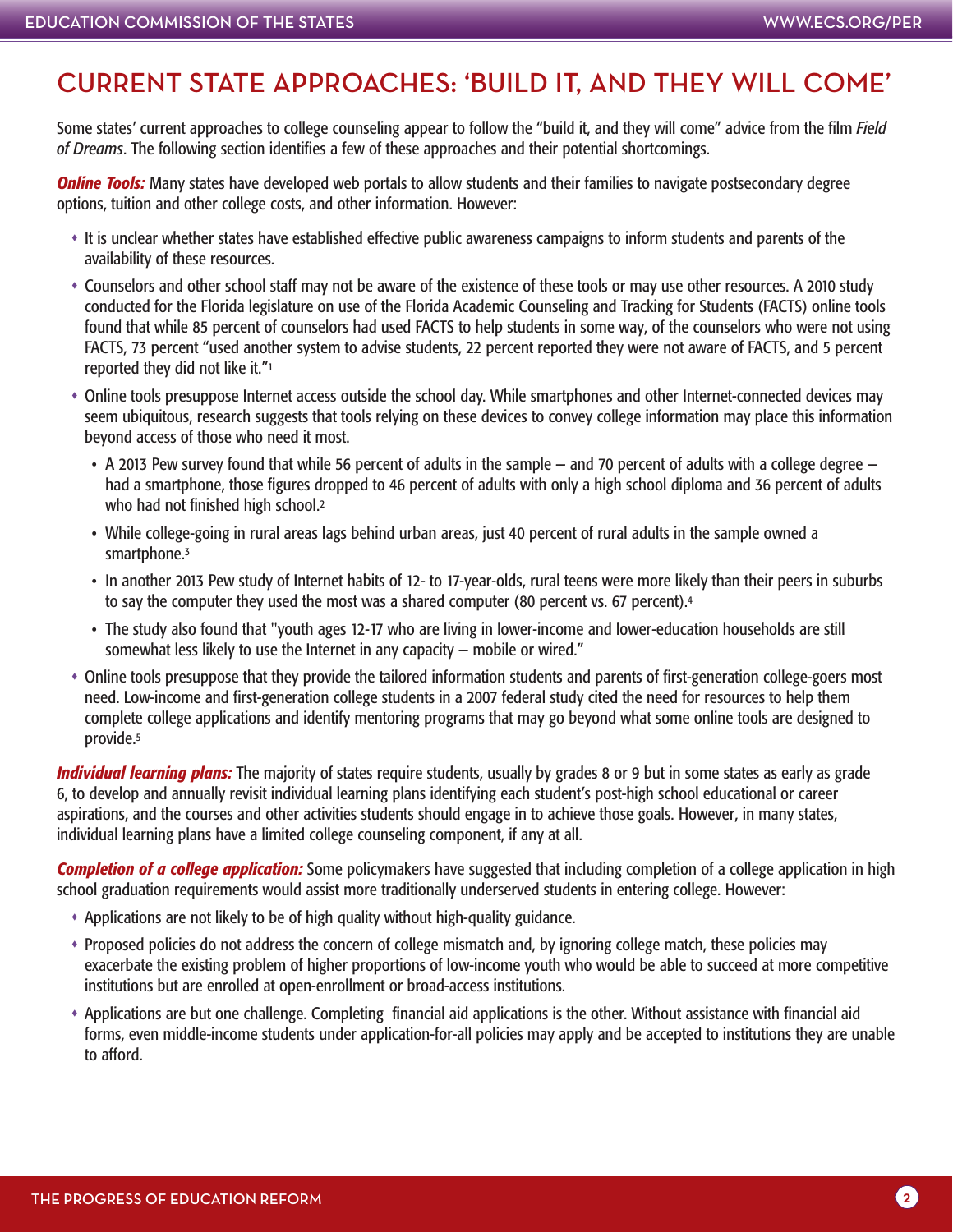#### WHAT DOES THE RESEARCH SAY?

Research suggests that high schools sending higher percentages of students to college exhibit different practices and counselor attitudes than other high schools. Specifically, an analysis of federal data by the National Association for College Admission Counseling (NACAC) found that:

 *Counselors' time matters:* In high schools with higher four-year college-going rates, counselors were substantially more likely to report spending the majority of their time on college counseling. Placing primary responsibility for college counseling with one or more counselors was *not* correlated with higher four-year college-going rates.



Percentage of time counseling staff spent assisting students with college readiness, selection and applications, by four-year college-going rate

NOTES: Estimates are weighted by W1SCHOOL. Low, middle and high categories represent four-year college-going rates of 0-33, 34-67 and 68-100%, respectively. Details may not sum to totals due to rounding.

 *Counselors' priorities matter:* Counselors in schools with higher college-going rates also were far more likely to report that their number one goal was to assist students in preparing for postsecondary schooling. Seventy-two percent of counselors in schools with high college-going rates placed this as their highest priority, as compared to 52 percent and 32 percent of counselors in schools with middle and low college-going rates, respectively.

#### Emphasis counseling program places on preparing students for postsecondary schooling, by four-year college-going rate



NOTES: Estimates are weighted by W1SCHOOL. Low, middle and high categories represent four-year college-going rates of 0-33%, 34-67% and 68-100%, respectively. Due to small sample sizes, "third goal" and "fourth goal" categories were combined for high schools with high four-year college-going rates. Details may not sum to totals due to rounding.

Source for both graphs: U.S. Department of Education, Institute of Education Sciences, National Center for Education Statistics, High School Longitudinal Study of 2009, Base Year Survey Restricted Use File, [http://www.nacacnet.org/research/research-data/](http://www.nacacnet.org/research/research-data/nacac-research/Documents/Preparing%20Students%20for%20College_12-18-12.pdf) [nacac-research/Documents/Preparing%20Students%20for%20College\\_12-18-12.pdf](http://www.nacacnet.org/research/research-data/nacac-research/Documents/Preparing%20Students%20for%20College_12-18-12.pdf)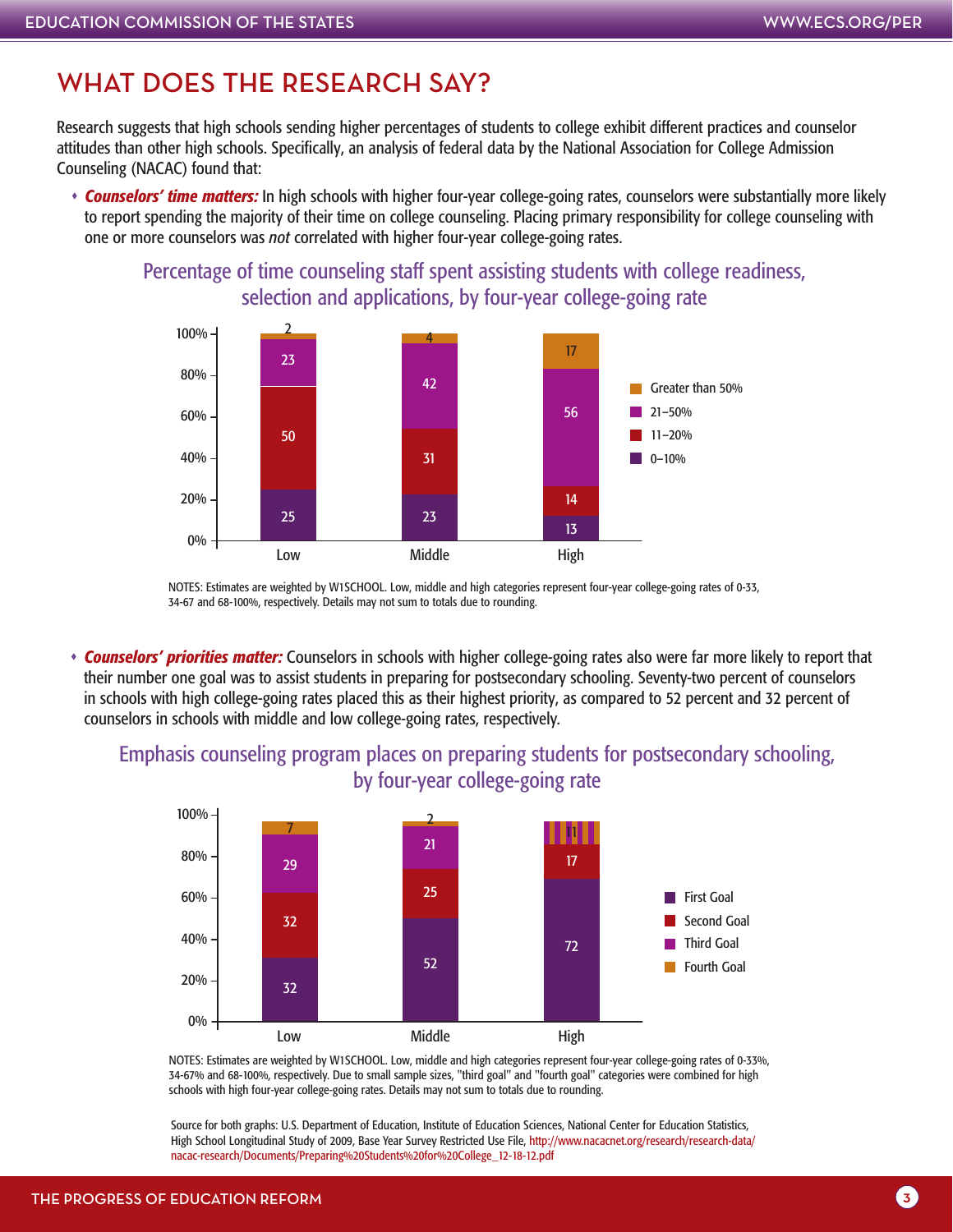- *Counselors' attitudes matter:* Thirteen percent of all surveyed counselors felt that other counselors in their school "have given up on some students." While responses to this question did not correlate with high school type, it was associated with four-year college-going rates: "schools with high college-going rates were 27 percentage points more likely than schools with low rates to strongly disagree with the idea that counselors had given up on students (60 percent vs. 33 percent)."
- *Counselors' caseloads matter:* Sixty-six percent of high schools with high college-going rates had counselor caseloads of 250 or fewer students. Private high schools were far more likely than public schools to offer this student/ counselor ratio (89 percent vs. 39 percent).
- *Parent signatures on career/education plans matter:* While 80 percent of all high schools directed students to have a college and/or career plan, only 44 percent of these schools required a parent to sign off on the plan. Having a parent's signature on a college/career plan made a difference: schools with high college-going rates were 30 percentage points more likely than schools with low college-going rates to require parents to sign off on a plan (67 percent vs. 37 percent).6



#### LOW-COST, HIGH-IMPACT APPROACHES

Recent research also points to relatively low-cost, high-impact approaches states may consider taking to scale to supplement the work of college counselors in high schools, particularly in schools and districts serving large proportions of traditionally underrepresented students.

*The power of a three-minute video:* In a 2012 study, students in a handful of public high schools in disadvantaged areas in Toronto were invited to participate in online surveys. An initial survey queried students on their background, school performance, attainment expectations, knowledge of financial aid eligibility and on why they thought they would or wouldn't enroll in postsecondary education. After completing this survey, half of the participants were randomly selected to see a three-minute video on college costs, financial aid eligibility and earning differences of working 35-year-olds in Toronto with a high school diploma, twoyear degree, or four-year degree or more. The video also offered a financial aid calculator allowing for printable results, as well as "the financial aid package for Toronto universities and colleges ... (and) brief instructions about how to apply."

A second survey a few weeks later asked all students about the incomes one could expect to earn with varying educational attainment levels, about their estimated financial aid eligibility and their education attainment expectations.

The researchers found the three-minute video adjusted students' anticipated return on investment from postsecondary education from high to very high — this was particularly the case for students unsure of their educational plans after high school. The number of those students who viewed the three-minute video, who had previously been unsure of their post-high school plans and reported "tuition and other costs" as their primary reason for not enrolling in postsecondary education, dropped substantially on the second survey.7

**The power of college coaching:** A 2013 study of more than 44,000 graduating seniors from 58 public high schools in Chicago speaks to the potential power of the college-coaching approach. In 2004-05, Chicago Public Schools instituted a college coach program in certain high schools.

Like traditional counselors, coaches are based in schools and intended to serve all students. But coaches, the study notes, vary from traditional counselors in a variety of ways. They devote all their time to helping students prepare for college, are often hired due to their non-school experience with underserved youth, regularly meet with students in groups for formal and informal activities and employ relatively "innovative ... advising strategies," including proactive outreach to students, establishing trusting relationships with students, and using student networks to provide information and enlist new students into program activities.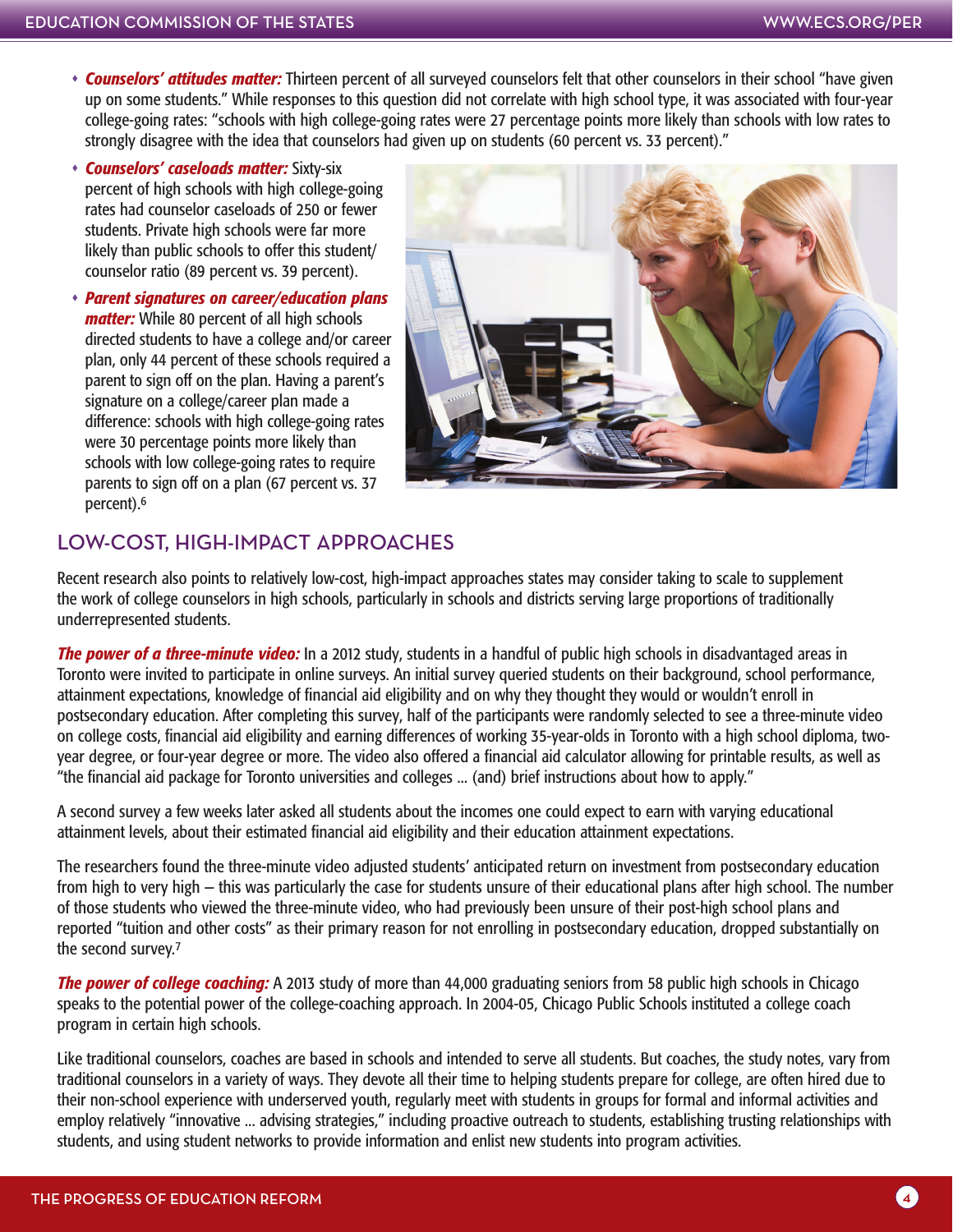The researchers found that, in spite of the districtwide emphasis on college enrollment, especially in four-year colleges during the time of the study, "(a)ttending a coach school was associated with a 13 percent increase in the odds of attending college and a 24 percent increase in attending a less selective four-year college (vs. two-year college)." The likelihood of students completing three or more college applications and/or the FAFSA was 20 percent and 17 percent higher, respectively, at coach schools. Of particular importance, students with traditionally lower college enrollment — Latino students, students from low-income families, non-AP students, and students at low college-planning high schools — who attended a coach school were more likely to enroll in a less selective four-year versus a two-year college.8

*The power of texting:* A 2013 study looked at the potential of texts to low-income students as one approach to reduce "summer melt," a term that describes when college-intending seniors fail to matriculate in a postsecondary institution the year after high school. Given that texting is overwhelmingly more common among teens than email or phone conversations, and the marginal cost of sending text messages, the researchers proposed a text messaging campaign as an inexpensive yet effective strategy to connect recent, low-income high school graduates with counselors in an effort to ultimately diminish summer melt. Ten text reminders were sent to students who had been accepted to a postsecondary institution (and to their parents, if possible). These texts nudged students to:

- Log on to their college's web portal to access necessary paperwork.
- Sign up for orientation and placement exams.
- Fill out housing forms.
- File for or waive health insurance.

Students or parents replying to a text were connected with a counselor offering individualized, one-on-one support. Messages also offered assistance filling out the FAFSA, "and interpreting their financial aid award letter and tuition bill from their intended college. Most messages included web links that allowed students ... to complete tasks directly from their phone."<sup>9</sup>

While outcomes varied across the participating districts, the researchers proposed that the impact of the text campaign may be most pronounced where students had less help planning for college. The greatest impact across sites was consistently among students with moderate GPAs. The authors noted, "These students are likely to be academically college-ready but may have been less likely to have received adequate college counseling during high school, as such supports, where present, may have been more likely to be directed towards the highest-performing students." 10

The authors also raised the cost-effectiveness of the text messaging strategy, noting the text costs alone for two sites totaled approximately \$2 per student; the addition of counselor salaries brought the cost to just \$7 per student. The researchers cite the texting initiative as a cost-effective approach "to increase college enrollment among low-income students, especially when compared with other policy options to increase college access for underrepresented students."<sup>11</sup>

#### PROMISING STATE EFFORTS

Some states have launched college counseling initiatives that integrate one or more elements proposed by the data and research previously mentioned.

*Reduce student/counselor ratios and improve program quality:* Colorado's School Counselor Corps Grant Program (SCCGP), created by 2008 legislation, provides competitive grants to applicant districts to improve access to quality counseling, with the goal of increasing high school graduation rates and the percentage of students who prepare for, apply and continue into postsecondary education.11 Each grant application must specify, among other elements:

- The number of secondary school counselors and the student/counselor ratio.
- A plan for using the grant money, including the extent to which the funds will be used to increase the number of school counselors and to provide professional development for school counselors and other faculty members to provide counseling and postsecondary preparation services.
- Whether the education provider (i.e., district, board of cooperative services or charter school) has entered into, or has committed to establishing, one or more partnerships with institutions of higher education or postsecondary service providers to increase the capacity and effectiveness of counseling and postsecondary preparation services.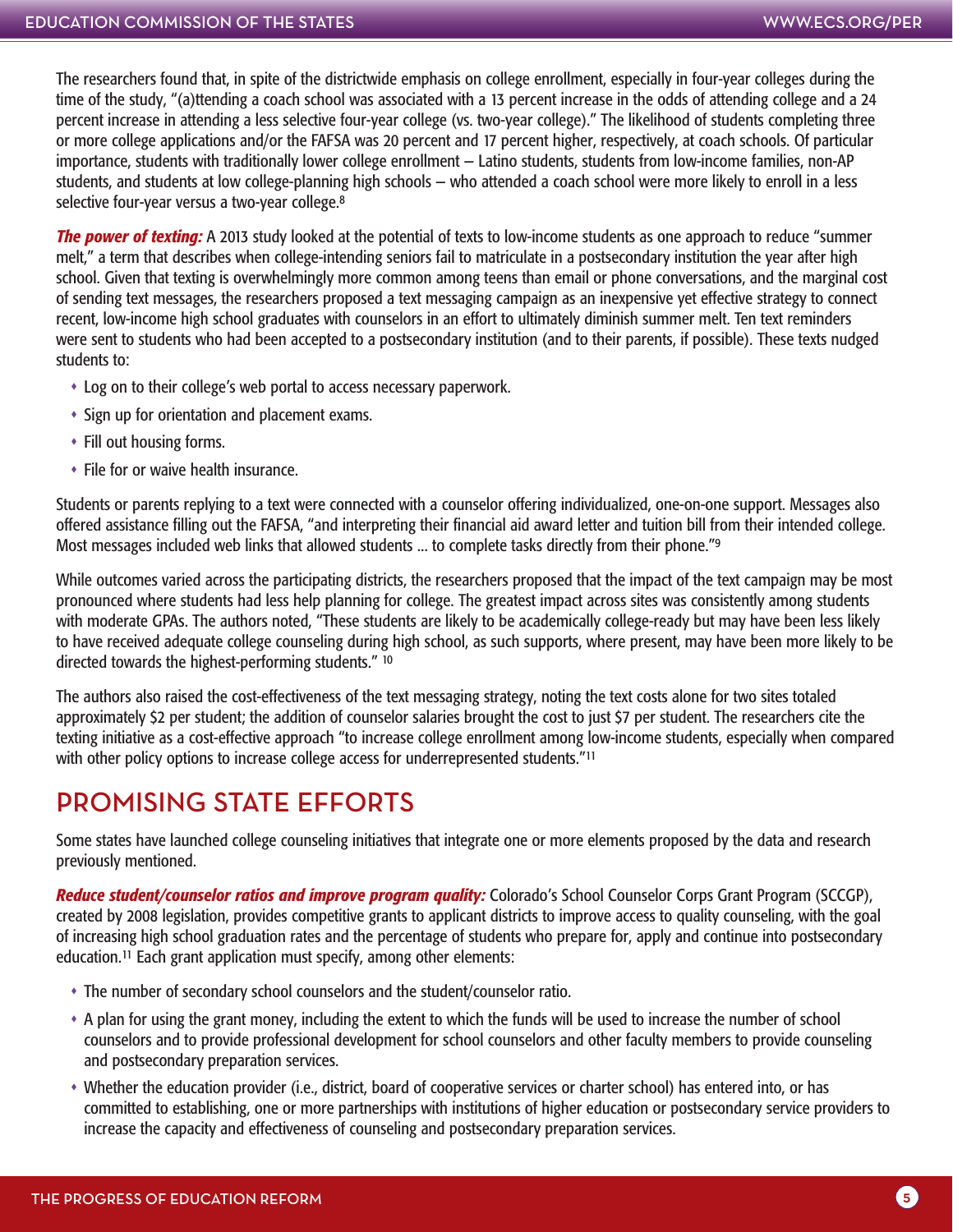The extent to which the applicant has developed or will develop partnerships to serve the postsecondary needs of all secondary students it serves.13

In reviewing applications and recommending to the department and state board, the school counselor corps advisory board must take various criteria into account. These include the percentage of students enrolled who are eligible for free/reduced-price lunch or considered at-risk students, the percentage of students enrolled in postsecondary education within two years after graduating from high school and the number of first-generation college students who enrolled in postsecondary education within two years of graduating. The school counselor corps advisory board, department and state board must give priority to education providers that identify intended recipient secondary schools with a high percentage of first-generation college students.<sup>14</sup>

The most recent results of the SCCGP program show encouraging results. For 2012-13, trends in FAFSA completion rates at grantee schools mirrored those of the state as a whole, while comparison schools saw a slightly steeper drop in FAFSA completion rates. SCCGP saw modestly greater gains in postsecondary matriculation rates, while statewide postsecondary matriculation rates dropped slightly.<sup>15</sup>

*Launch texting initiatives:* Based in part on the texting research, the College Foundation of West Virginia (CFWV), in concert with the Kresge Foundation and Benjamin Castleman (who co-authored the research cited earlier on text messaging), has launched a text-messaging outreach effort targeting students in high schools served by the West Virginia GEAR UP program. Similarly to the research design described previously, CFWV and participating colleges will collect students' cell phone numbers from approved sources and allow students to opt into the program. Participating students will receive personalized texts with information about preparing for college and will be able to reply with questions or ask for one-on-one help.

In spring of students' 12th grade year, CFWV will ask students for the name of the postsecondary institution they will attend. If the institution is one of the project's four partner colleges, the student will begin to receive texts linking "them to on-campus resources and reminding them of institution-specific deadlines and services. Students attending one of the partner colleges are able to talk, via text, with staff members at their college regarding financial aid, housing, admissions, etc." Students electing to attend an institution other than a partner college will receive more general text support. Students enrolling in partner and non-partner colleges will continue to receive texts through their first year of college.16

Prompted by the same research, the Minnesota Office of Higher Education launched a similar effort in summer 2013.17 Likewise, Delaware announced the launch of a similar text message campaign in December 2014.18

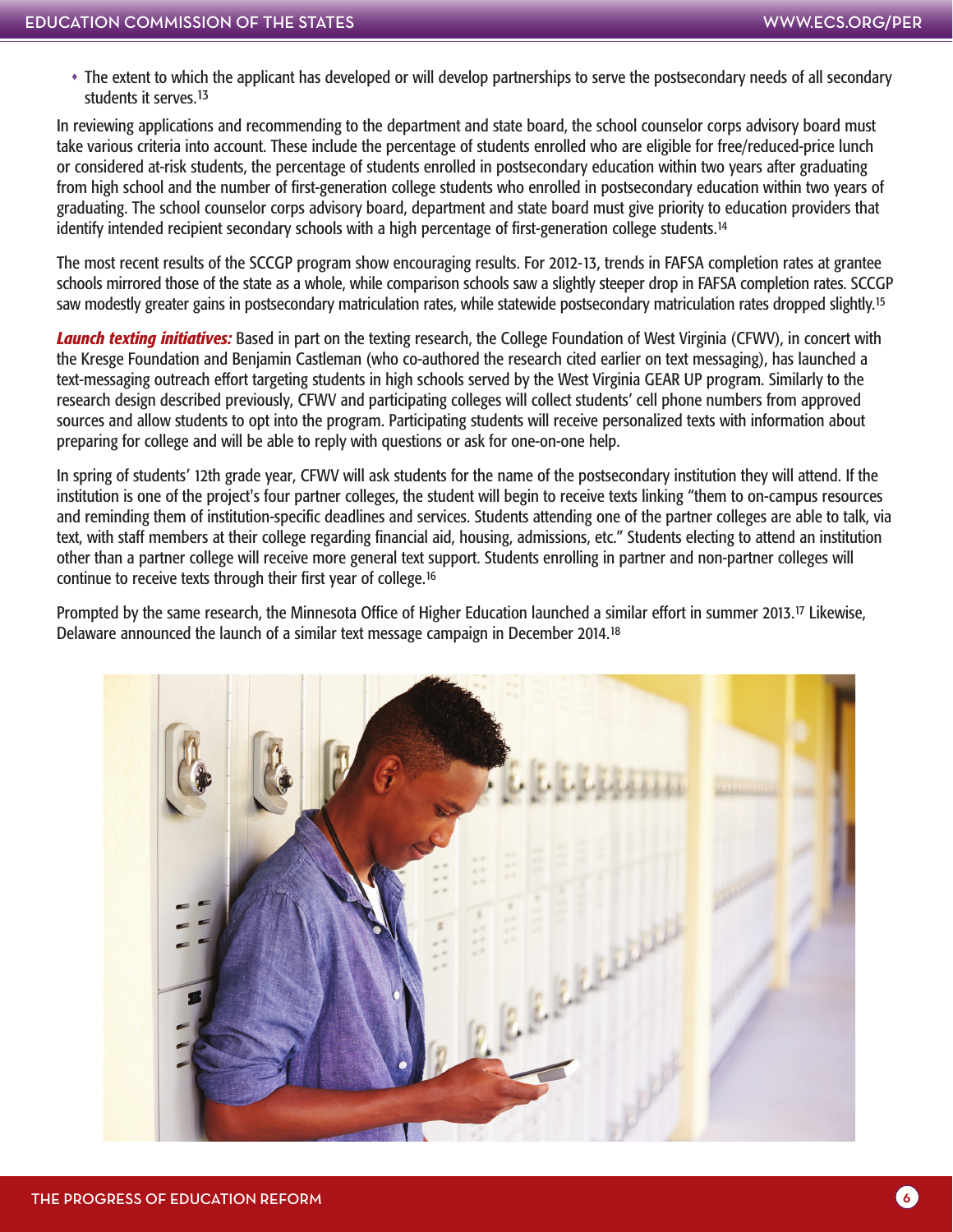*Provide supports for college and career counselors in low-income middle and high schools:* 2013 legislation in Arkansas created the College and Careers Counseling Program. The program is primarily geared toward middle and high school students in lower-income counties in the state, though districts outside these counties may apply jointly with a higher education institution, an education service cooperative or a nonprofit organization.19 Counselors must hold a bachelor's degree and receive training within a year of their hiring, and must be stationed at a postsecondary institution, education service cooperative or nonprofit organization.20 The legislation identifies numerous duties for college and career counselors (see sidebar), who report to an on-site supervisor hired by the partner.21 The legislation calls for regular program evaluation based on various metrics, including increases in completion of the college-ready Smart Core curriculum, college attendance rates and applications for financial aid.22

#### CONCLUSION

As eloquently noted in a 2013 study, postesecondary "completion goals can only be achieved if *all* students are part of the postsecondary pipeline. Ensuring that students who might not have gone to college in the past — low-income students, first generation college goers, students who are interested in career and technical education — enter and succeed in postsecondary education is essential to increasing the overall percentage of college completers."23 While current efforts such as online tools and individual learning plans may produce some gains in college-going rates, emerging research points to specific counselor attitudes and priorities, as well as video, coaching and texting approaches demonstrated to have meaningful impacts, particularly among low-income students and others underrepresented in higher education.

#### Duties of Arkansas College and Career Counselors

- Assisting the career orientation instructor with the development of college and career plans for students, beginning in grade 7.
- Assisting the school counselor with college- and careerplanning resources and revising college and career plans for each student annually, beginning in grade 9.
- Offering high school students college- and career-planning services and activities that combine counseling on career options and experiential learning with academic planning to assist students with their college and career plans.
- Encouraging parental participation by scheduling annual parent sessions, beginning with students in grade 7, to assist parents and students in understanding the college and career-planning process.
- Providing parents and high school students with information about career and technology education program opportunities available in Arkansas and the level of education and skill required to be successful in various career fields.
- Preparing high school students with information and preparation for financing a postsecondary education.
- Assisting schools in promoting quality career development for students in grades 7-12.
- Supporting students in middle school and high school in the exploration of career clusters and the selection of an area of academic focus with a cluster of study.
- Improving and promoting career development and college-planning opportunities within school districts and communities.
- Attending continuing education programs on the certified career development facilitator curriculum sponsored by the state.
- Coordinating with school counselors and school administrators on career day events, career classes, career programming, college planning and financial aid activities.
- Coordinating community resources and citizens representing diverse occupations to provide careerdevelopment activities for parents and students.
- Assisting with online-based career-guidance and collegeplanning systems.

Source: A.C.A. § 6-1-604(b)